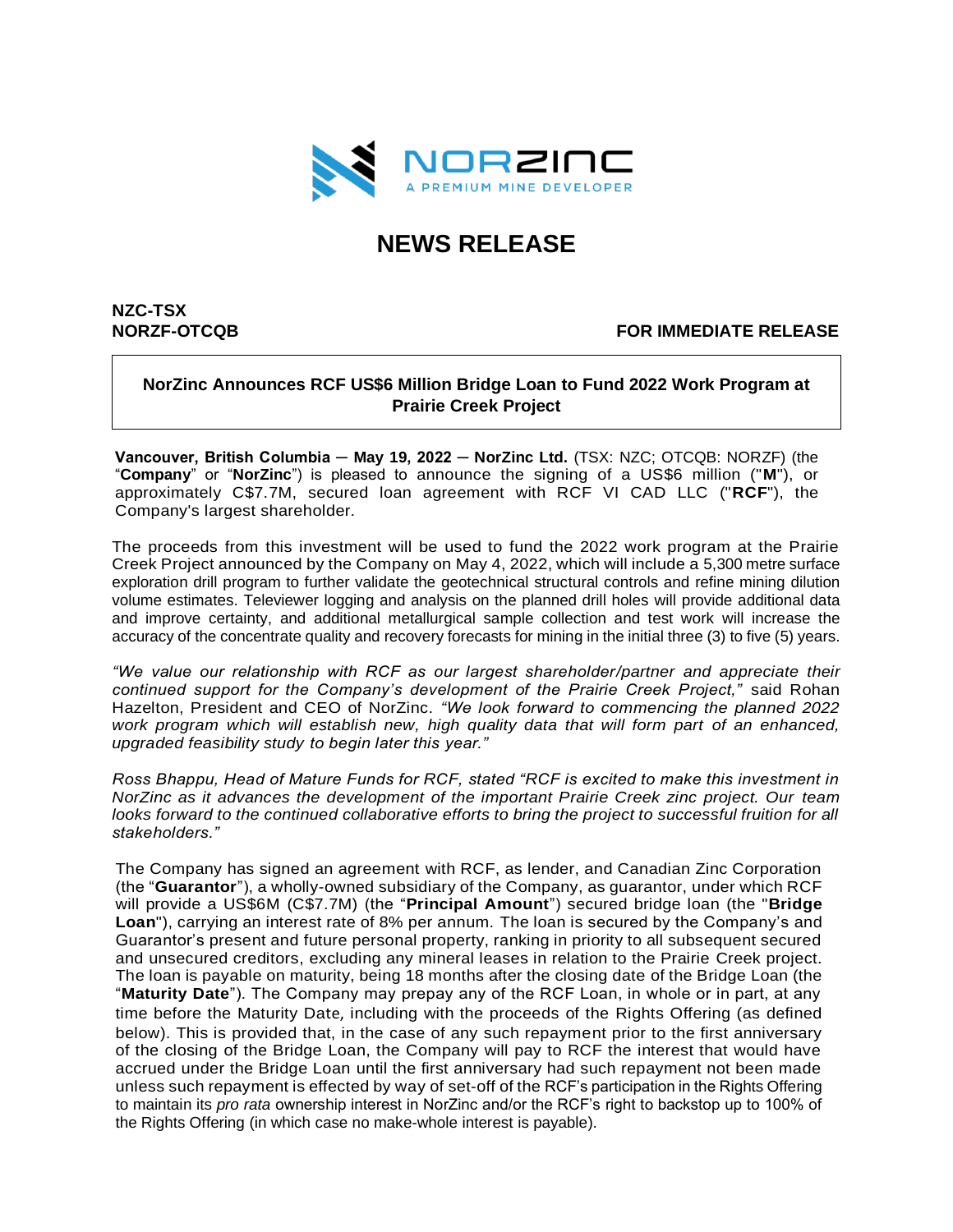RCF holds approximately 48.31% of the issued and outstanding shares of the Company.

The Bridge Loan contains customary negative pledges, and certain conditions including the completed Rights Offering, and certain other conditions. The closing of the loan and first drawdown is planned to occur upon receipt of approval of the loan from the TSX.

Under the terms of the Bridge Loan, the Company has agreed to complete a rights offering within 150 days following the closing of the Bridge Loan in an amount of at least US\$4M (for a total of US\$10M when combined with the commitment under the Bridge Loan (the "**Rights Offering**").

### **About NorZinc**

NorZinc is a TSX-listed mine development Company trading under the symbol "NZC" and on the OTCQB under the symbol "NORZF". NorZinc is focused on developing its 100%-owned high-grade zinc-silver-lead Prairie Creek Project, located in the Northwest Territories.

#### **Contact Information**

Rohan Hazelton, President & CEO Tel: (604) 688-2001 or Toll-free:1-866-688-2001 E-mail: ir@norzinc.com [www.norzinc.com](http://www.norzinc.com/)

# **Cautionary Statement – Forward-Looking Information**

*This news release includes certain statements and information that may constitute forward-looking information within the meaning of applicable Canadian securities laws. Forward-looking statements relate to future events or future performance and reflect the expectations or beliefs of management of the Company regarding future events. Generally, forward-looking statements and information can be identified by the use of forward-looking terminology such as "intends", "expects" or "anticipates", or variations of such words and phrases or statements that certain actions, events or results "may", "could", "should", "would" or will "potentially" or "likely" occur. This information and these statements, referred to herein as "forward‐looking statements", are not historical facts, are made as of the date of this news release and include without limitation, statements regarding closing and timing of the Bridge Loan and completion, timing, and size of the Rights Offering, the use of proceeds thereof and the 2022 work program.*

*These forward‐looking statements involve numerous risks and uncertainties, and actual results might differ materially from results suggested in any forward-looking statements. These risks and uncertainties include, among other things: that results and impacts arising from the binding agreement between the Company and RCF will differ from the Company's expectations; changes to regional and global market trends; and the ability of the Company to complete the Rights Offering, to complete the Ausenco scenario analysis, and to obtain management plan approvals and permits required to construct the Pioneer Winter Road.*

*In making the forward-looking statements in this news release, the Company has applied several material assumptions, including without limitation, assumptions regarding the benefits and impacts arising from the binding agreement between the Company and RCF will be consistent with the Company's expectations. Although management of the Company has attempted to identify important factors that could cause actual results to differ materially from those contained in forward-looking statements or forward-looking information, there may be other factors that cause results not to be as anticipated, estimated or intended. There can be no assurance that such statements will prove to be accurate, as actual results and future*